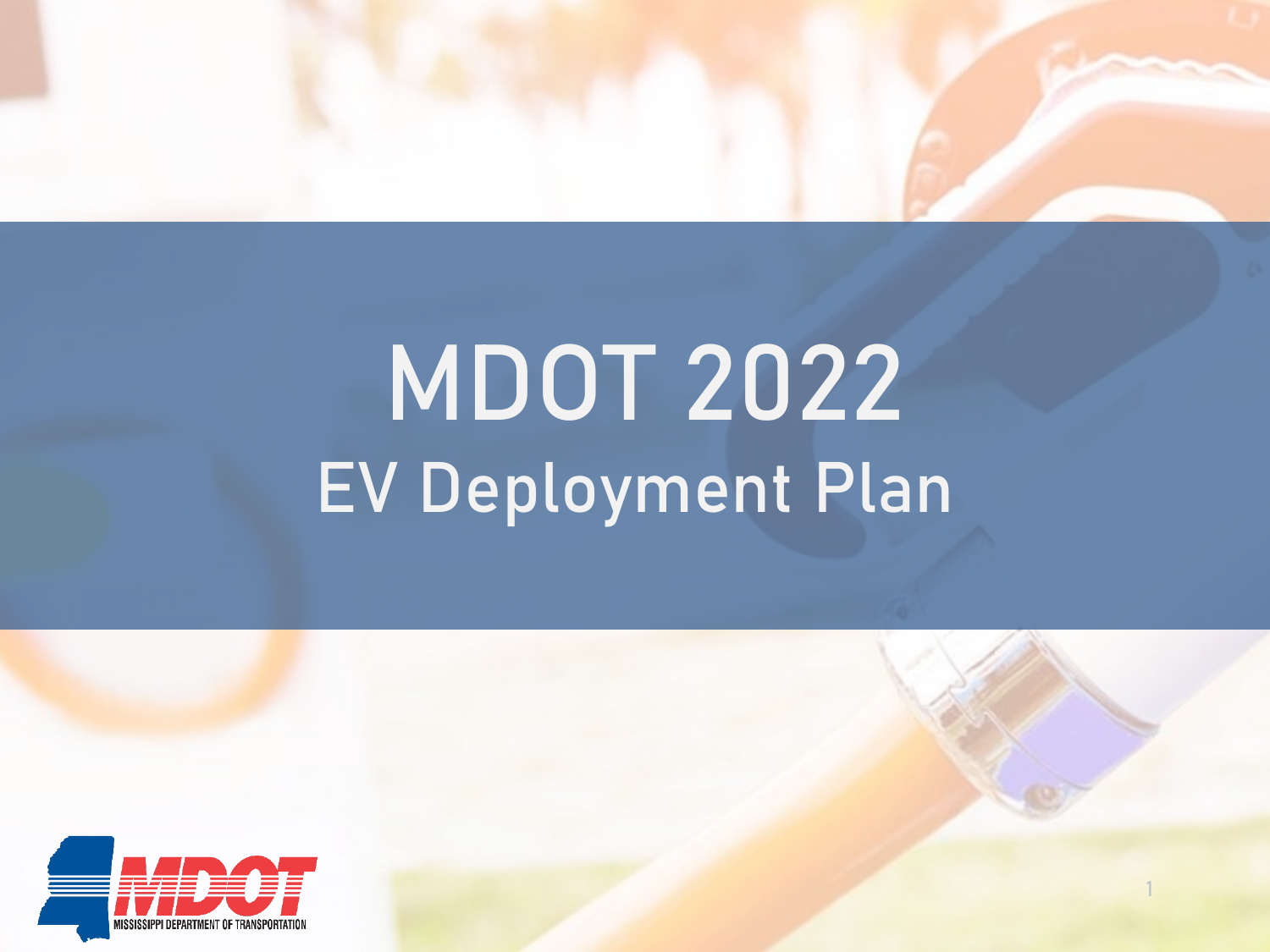### Infrastructure Investment and Jobs Act (IIJA)

As part of the Infrastructure Investment and Jobs Act (IIJA), the new National Electric Vehicle Infrastructure (NEVI) Formula Program intends to make historic investments in the electric vehicle (EV) charging infrastructure that will put the United States on a path to a nationwide network of 500,000 EV chargers by 2030 and ensure a convenient, reliable, affordable, and equitable charging experience for all users.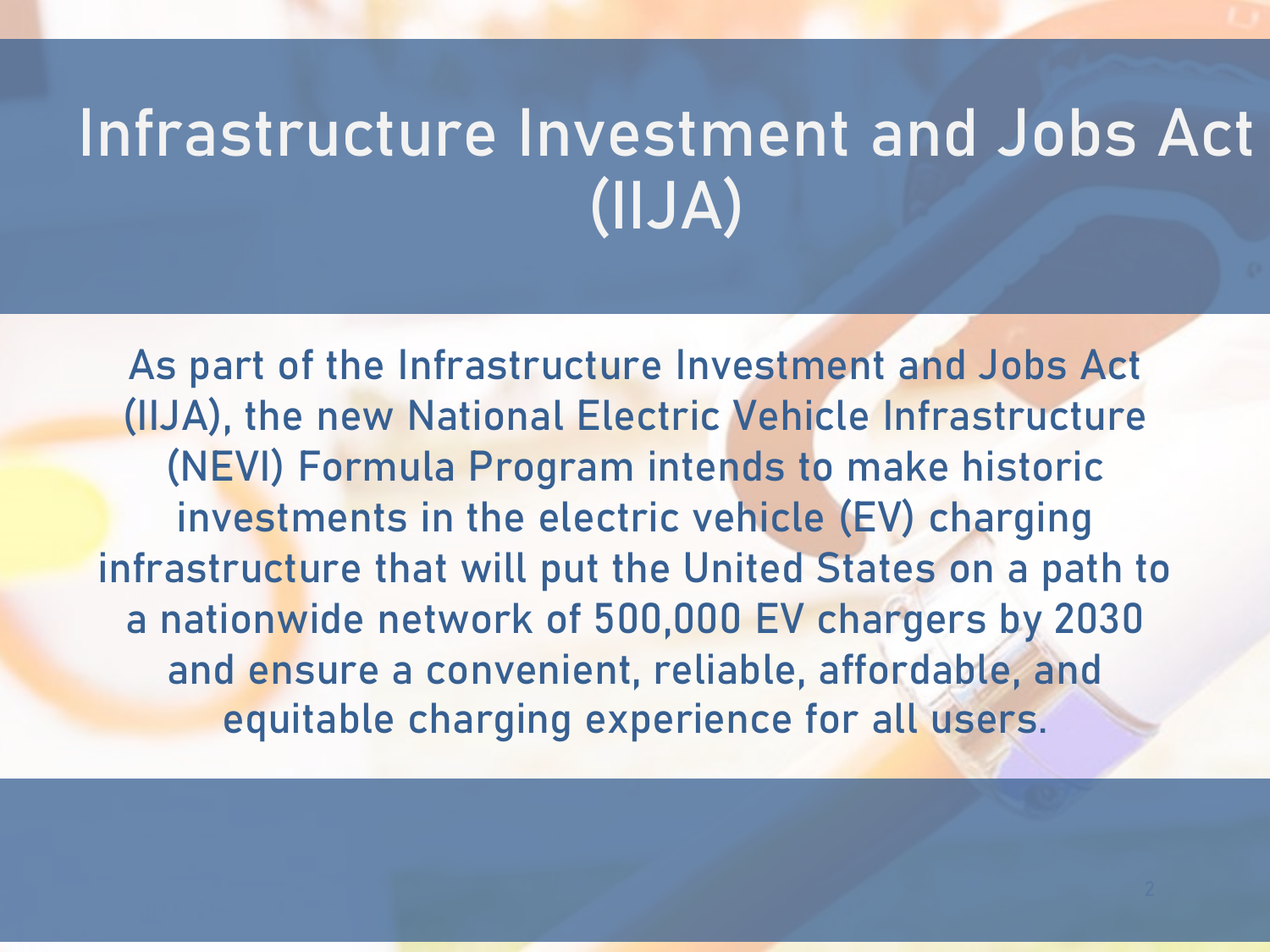### National Electric Vehicle Infrastructure (NEVI) Formula Program

Under this program, each state is required to submit an EV Infrastructure Deployment Plan (Plan) by Aug. 1<sup>st</sup> that describes how the State intends to use its apportioned NEVI Formula Program funds in accordance with guidance from the Federal Highway Administration (FHWA).

### Plans are required to have a yearly update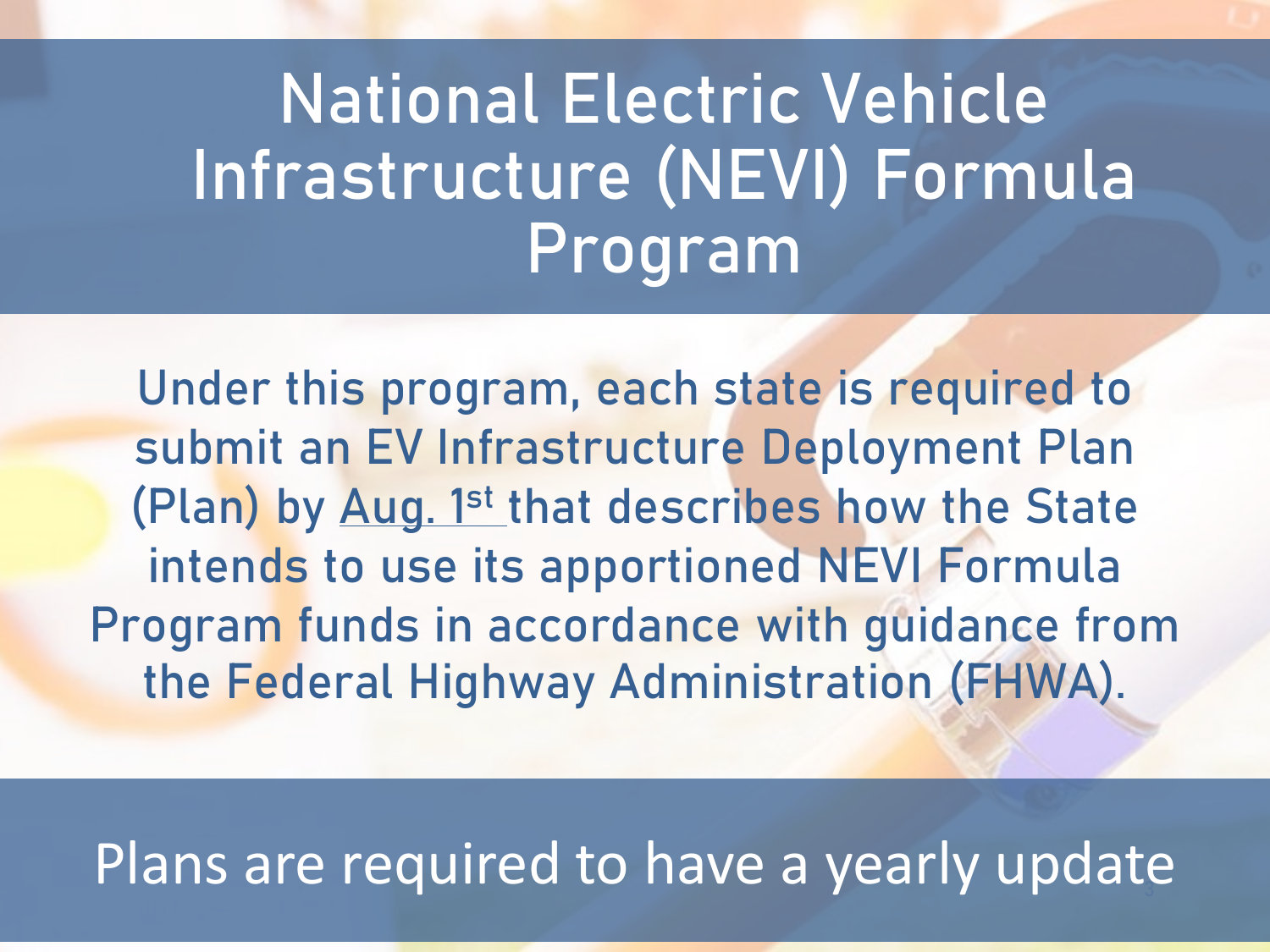### Mississippi Funding for 5-year National Electric Vehicle Infrastructure (NEVI)

### Mississippi's allocation \$50,557,563

- Program is contingent upon the submittal of the State's EV Deployment Plan by August 1st, 2022
- Funding is allocated over 5 years
- The Federal cost-share for NEVI Formula Program is 80%
- For more information on the apportionment of FY 2022 Highway Infrastructure Program Funds for the NEVI Formula Program Pursuant to the IIJA visit: <u>https://www.fhwa.dot.gov/bipartisan-infrastructure-</u><br>law/evs\_5year\_nevi\_funding\_by\_state.cfm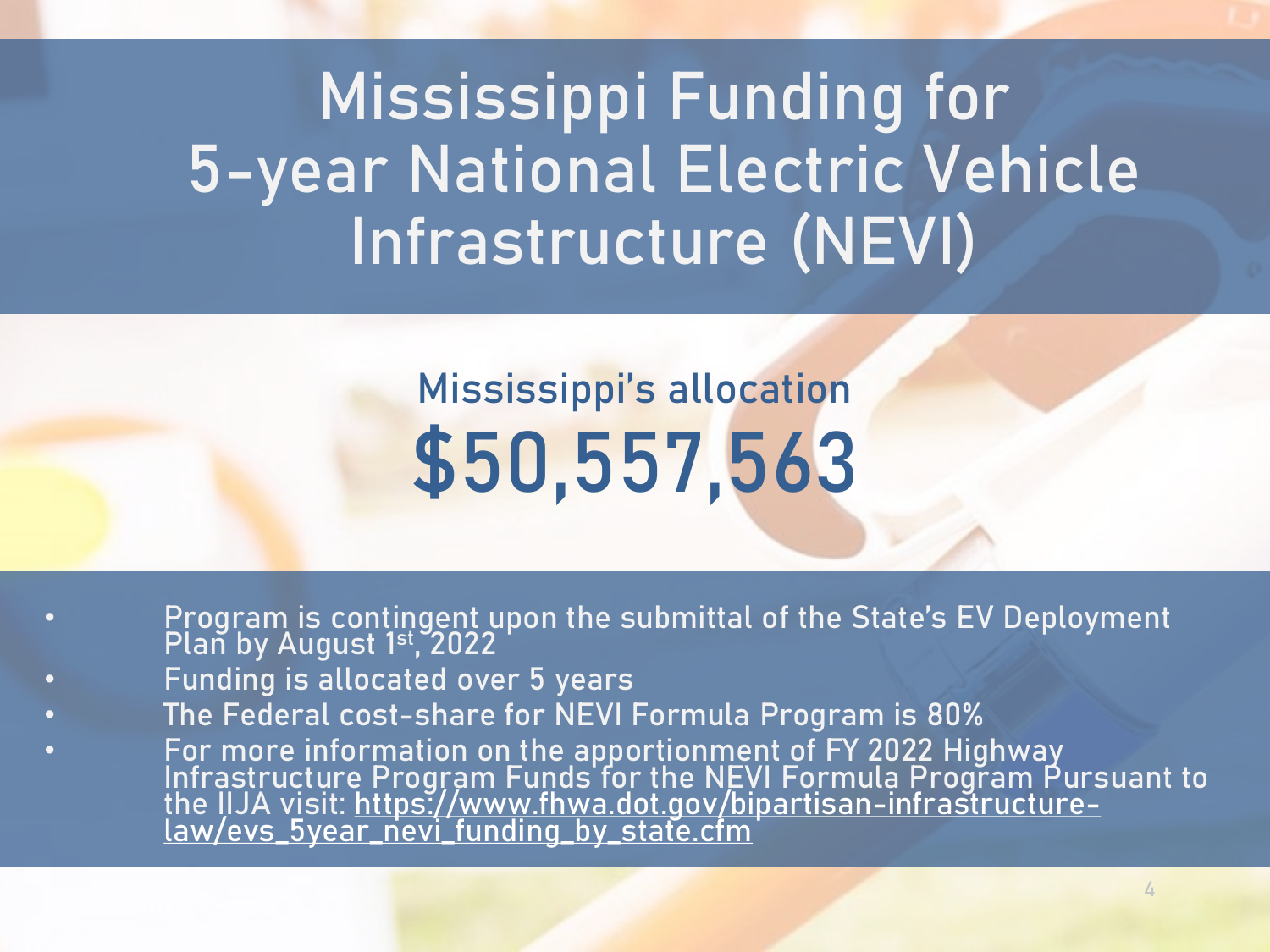### NEVI Formula Program Timeline

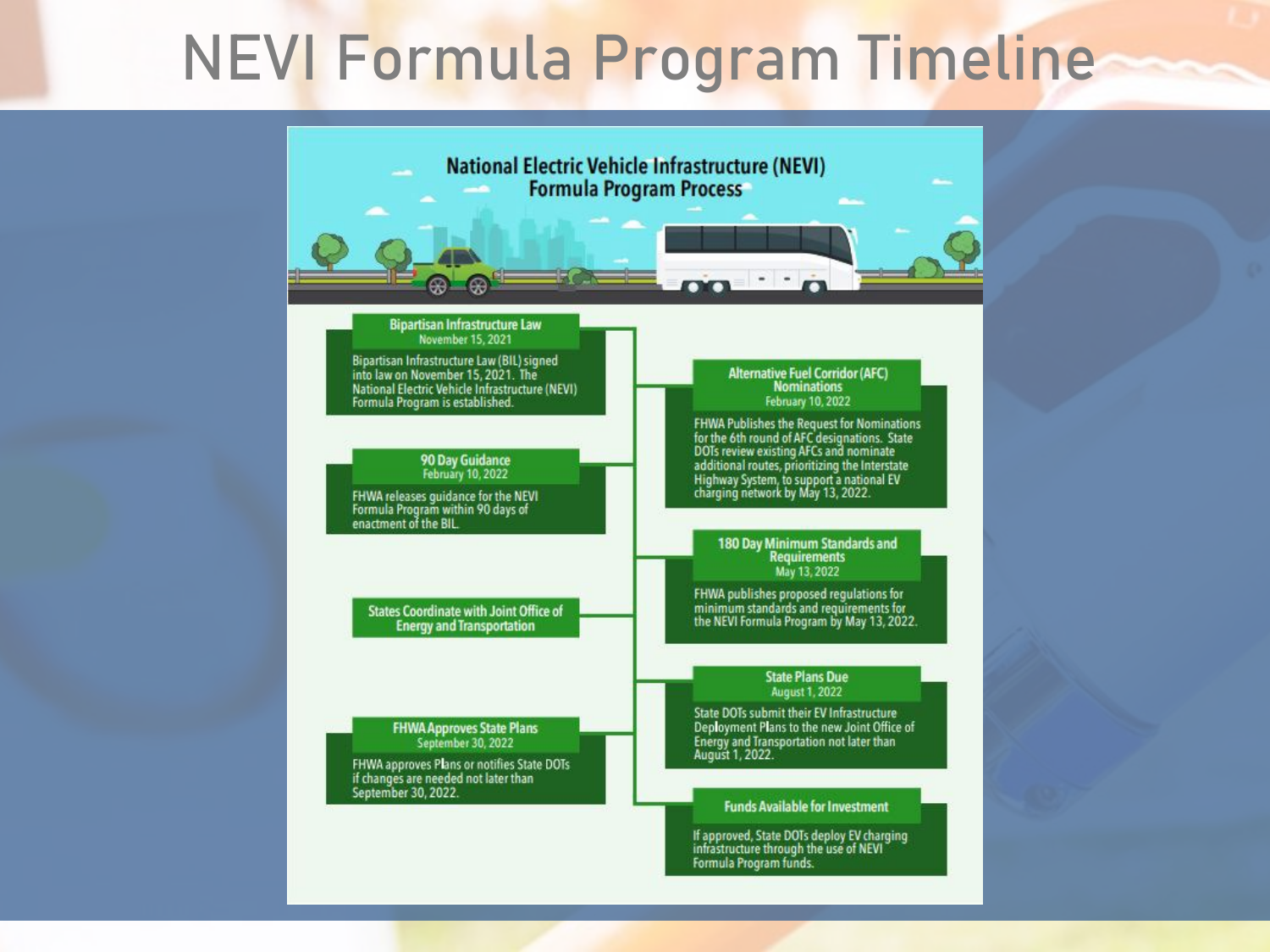### AFC Corridor Nominations

#### Background

- Previous 5 nominations rounds FHWA limited eligibility of alternative fuel corridors (AFC) roadways to Interstates
- Alternative Fuel Corridors (AFC) include:
	- Electric Vehicle (EV) charging
	- Hydrogen, Propane, and Natural Gas (liquefied or compressed) Fueling

#### Current Nominations

- 6<sup>th</sup> Round of AFC Nominations were due May 13th, 2022
- Round 6, 2022 corridor designation cycle, future nominations may include any National Highway System (NHS) route
- FHWA encourages State's and local officials to nominate roadways for the national AFC
	- Interstates (Priority)
	- National Highway System (NHS) routes



#### **Current Nationwide EV Corridor Network**

https://www.fhwa.dot.gov/environment/alternative\_fuel\_corridors/nominations/2022\_request\_for\_nominations\_r6.pdf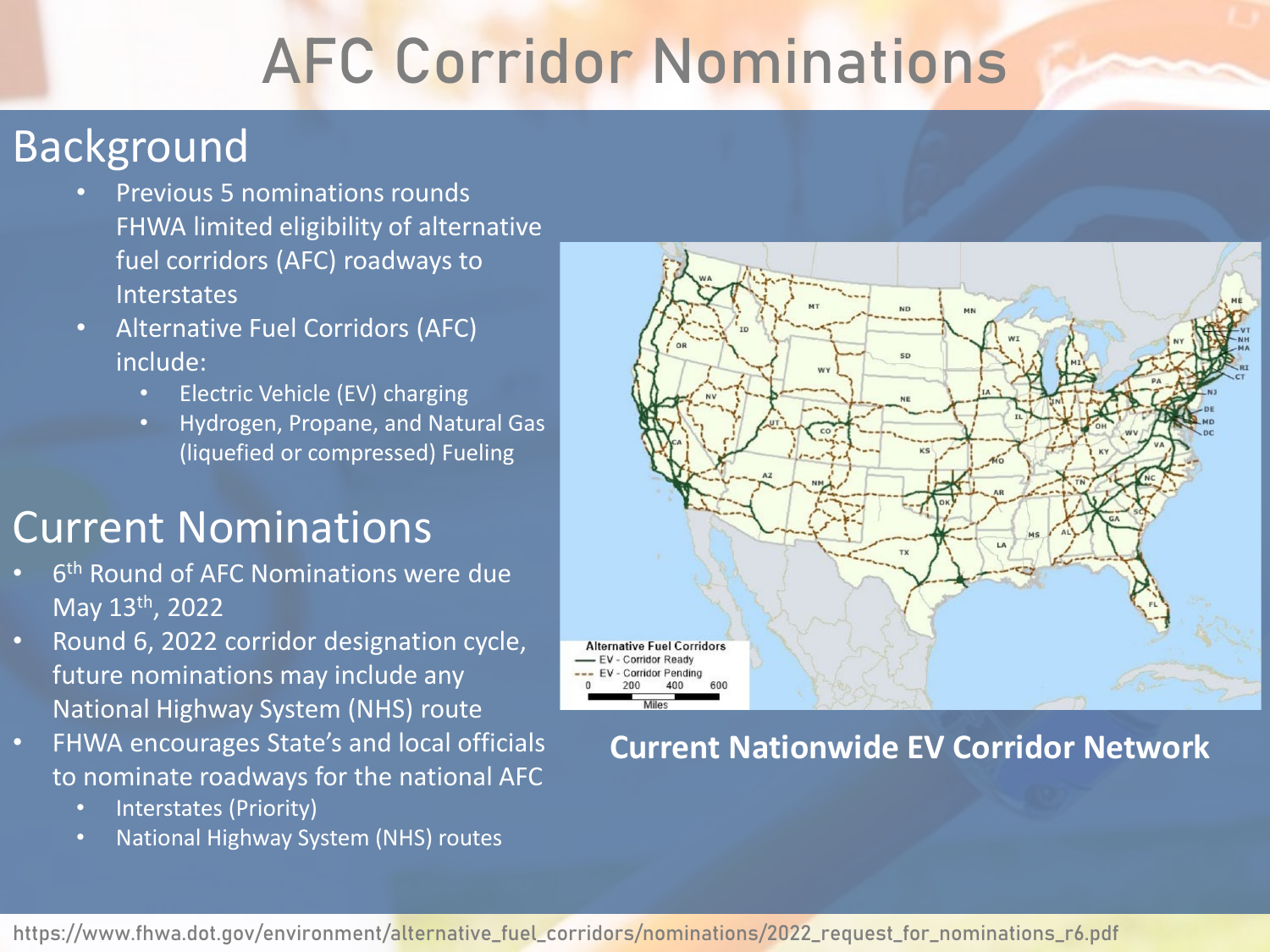### MS - EV Corridor Nominations – Rnd 6



### All Connecting Interstates

- I-55
- I-10
- I-59
- I-69
- I-20
- $-1-22$
- I-269
- I-220 (Not Included)
- I-110 (Not Included)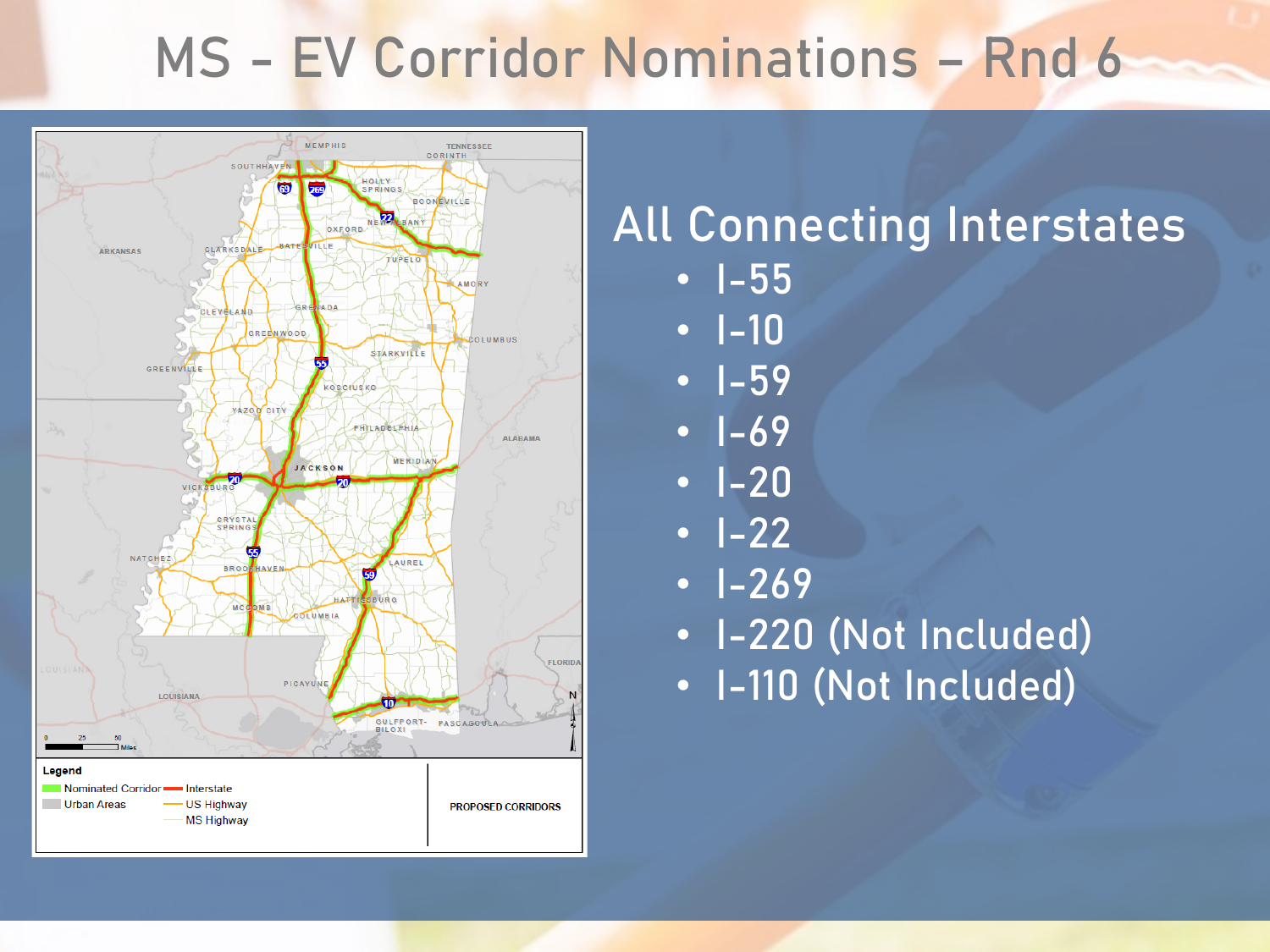### EV Deployment Plan Process





Public and/or Stakeholder input to ensure plan is inclusive, equitable, and meeting the state and local needs to the best ability

8 https://www.fhwa.dot.gov/environment/alternative\_fuel\_corridors/nominations/90d\_ne vi\_formula\_program\_guidance.pdf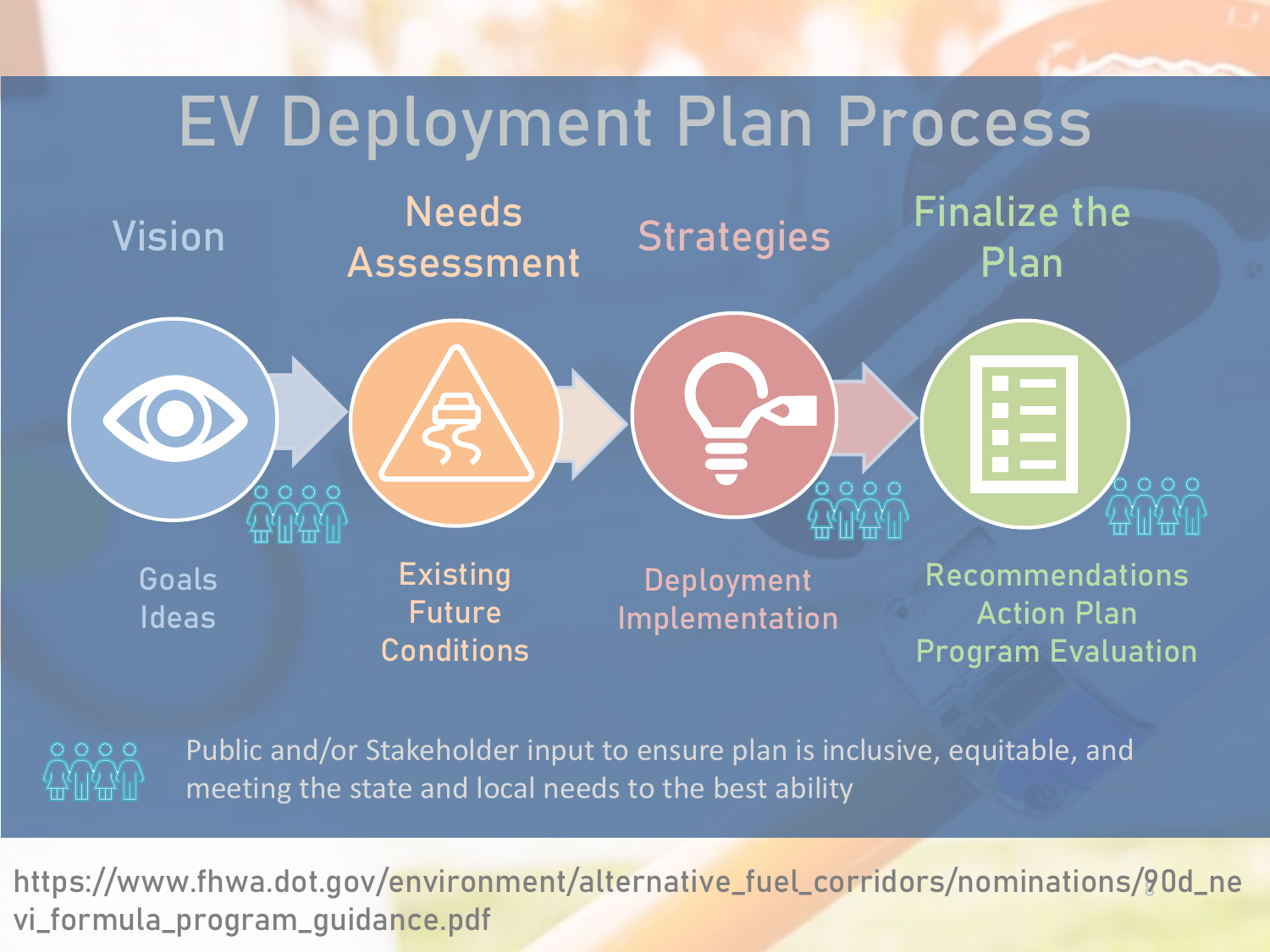### Meeting NEVI Needs



EV charging infrastructure is installed every 50 miles along the State's portions of the Interstate Highway System within 1 travel mile of the Interstate or highway, unless a discretionary exception has been granted



Any EV charging infrastructure acquired or installed with NEVI Formula Program funds shall be located along a designated Alternative Fuel Corridor (AFC). States should prioritize designating Interstates.



EV charging infrastructure includes at least four 150kW Direct Current (DC) Fast Chargers with Combined Charging System (CCS) ports capable of simultaneously DC charging four EVs. A corridor ready corridor is defined as having a minimum of two stations.



The NEVI Formula Program will emphasize equity considerations at its to develop a convenient, reliable, affordable, and equitable charging experience for all users. To ensure an accessible EV network, state agency coordination, stakeholder outreach, and public engagement is necessary.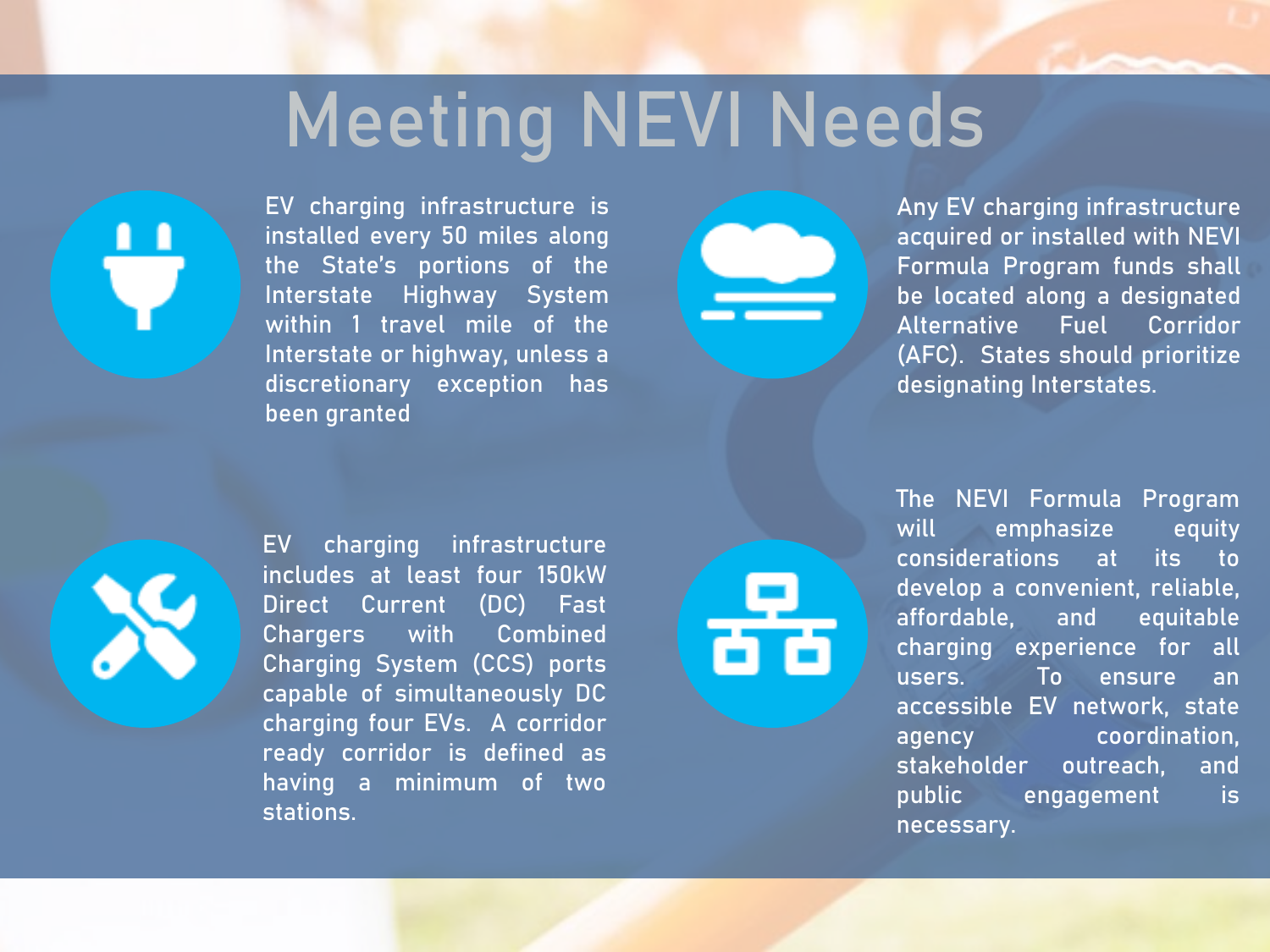### **Current** Current and Future Status

- MPO coordination
- State and Local public agency coordination
- Plan initiation in progress Initiated early May
- AFC EV Corridor nominations of all major interstates submitted May 13<sup>th</sup>
- Website launched Mid-May
	- [https://mdot.ms.gov/portal/electric\\_vehicle\\_charging\\_infrastructure](https://mdot.ms.gov/portal/electric_vehicle_charging_infrastructure)
	- Online Public Survey launched Mid-May

### **Future**

- Submit MS EV Deployment Plan August 1st
- Continue MPO coordination
- Continue State and Local public agency coordination
- Update and Evaluate plan yearly